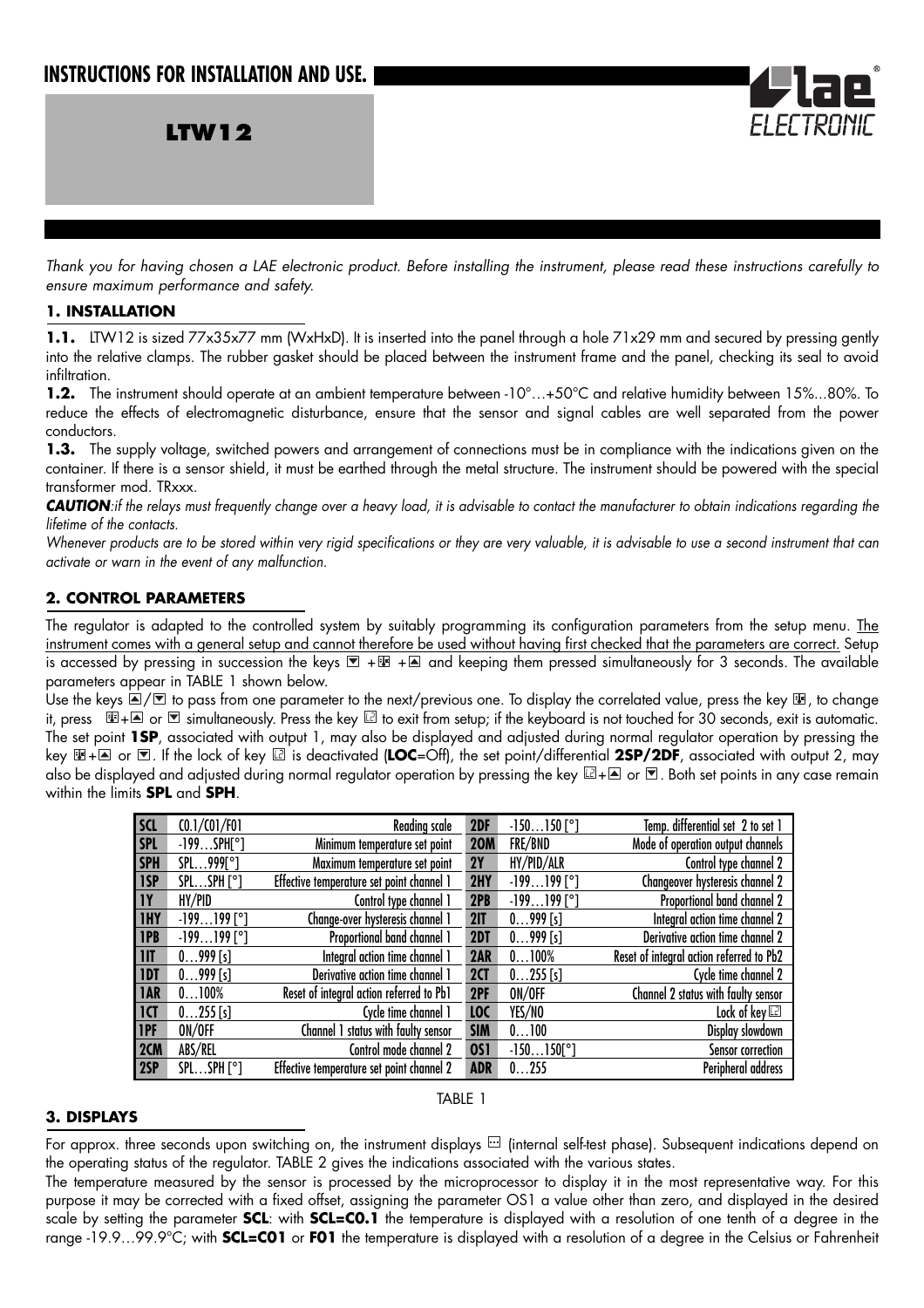

Prior to display, the temperature is processed by a special algorithm, which allows the simulation of a thermal mass directly proportional to the **SIM** value; the resulting effect is a reduction in the oscillation of the displayed value.

The status of the outputs is shown through the respective luminous points on the display.

*CAUTION: when changing the display scale SCL, the parameters related to the absolute (1SP, 2SP, 1Pb, 2Pb,…) and differential (1HY, 2HY, 2DF, …) temperatures MUST be reconfigured.*

| $- - -$     | Internal self-test (3 seconds) |    | In tuning: timeout lerror   |
|-------------|--------------------------------|----|-----------------------------|
| 5.4         | Sensor T1 temperature          | E2 | In tuning: timeout 2 error  |
| <b>or</b>   | Over range or breakage T1      | E3 | In tuning: over range error |
| Tun $/ 5.4$ | Instrument in auto-tuning      |    |                             |

TABLE 2

# **4. CHANNEL 1 OPERATION**

**4.1. TYPE OF CONTROL**. Channel 1 may operate in the ON/OFF or PID mode: **1Y=HY** is fixed for ON/OFF control, **1Y=PID** for PID control.

**4.2. ON/OFF CONTROL**. In the ON/OFF mode the output is ON or OFF in relation to the input temperature, set point (**1SP**) and hysteresis value (**1HY**). The hysteresis indicates the amplitude of deviation of the temperature from the set point in order to reactivate the output. Increasing the hysteresis value decreases the switcheovers of the output, while decreasing the hysteresis value gives finer control. For channel 1 to operate in the heating mode, assign a negative value (see Figure 1) to **1HY**; assign a positive value for control in the cooling mode (see Figure 2). With **1HY=0** the output is permanently cut out. After a switchover the output remains in the new state for a minimum time of **1CT** seconds irrespective of the temperature value.

**4.3. PID CONTROL**. In the PID mode the output is ON for a fraction of the cycle time **1CT**. The cycle time characterises the dynamics of the system to be controlled and influences the accuracy of the control: the higher the system speed of response the shorter the cycle time to obtain greater temperature stability and less sensitivity to variations in load. Assign a negative value to **1PB** to make channel 1 operate in the heating mode (see Figure 3) and a positive value for control in the cooling mode. With **1PB=0** the output is permanently cut out.

**4.3.1 PROPORTIONAL CONTROL**. The temperature is controlled by varying the time of activation of channel 1 when the temperature is inside the proportional band (**1PB**). The nearer the temperature to set point, the less time of activation. A small proportional band increases the promptness of response of the system to temperature variations, but tends to make it less stable. A purely proportional control stabilises the temperature within the proportional band but does not cancel the deviation from the set point.

**4.3.2. PROPORTIONAL-INTEGRAL CONTROL**. The steady-state error is cancelled by inserting an integral action into the control system. The integral action time, **1IT**, determines the speed of cancellation of the error, but a high speed (**1IT** low) may be the cause of overshoot and instability in the response. The integral part normally acts within

1SP 1HY Temp. **The output is on** the temperature is lower than the set point plus hysteresis Time Output The output in the heating mode switches off<br>when the temperature is higher than set point on off **Figure 1** ON/OFF control in heating mode



the proportional band, but this area of action may be reduced in terms of percentage by lowering the integral action reset **1AR**. The response overshoot is thus decreased. The integral control is cancelled when the temperature goes outside the area of action of the integral part. With **1IT=0** the integral control is disabled.

**4.3.3. PROPORTIONAL-INTEGRAL-DERIVATIVE CONTROL**. Response overshoot in a system controlled by a PI controller may be reduced by inserting a derivative action in the control. The derivative action is greater the faster the temperature variation within the time unit. A controller with a high derivative action (**1DT** high) is extremely sensitive to small temperature variations and can make the system instable. With **1DT=0** the derivative control is disabled.





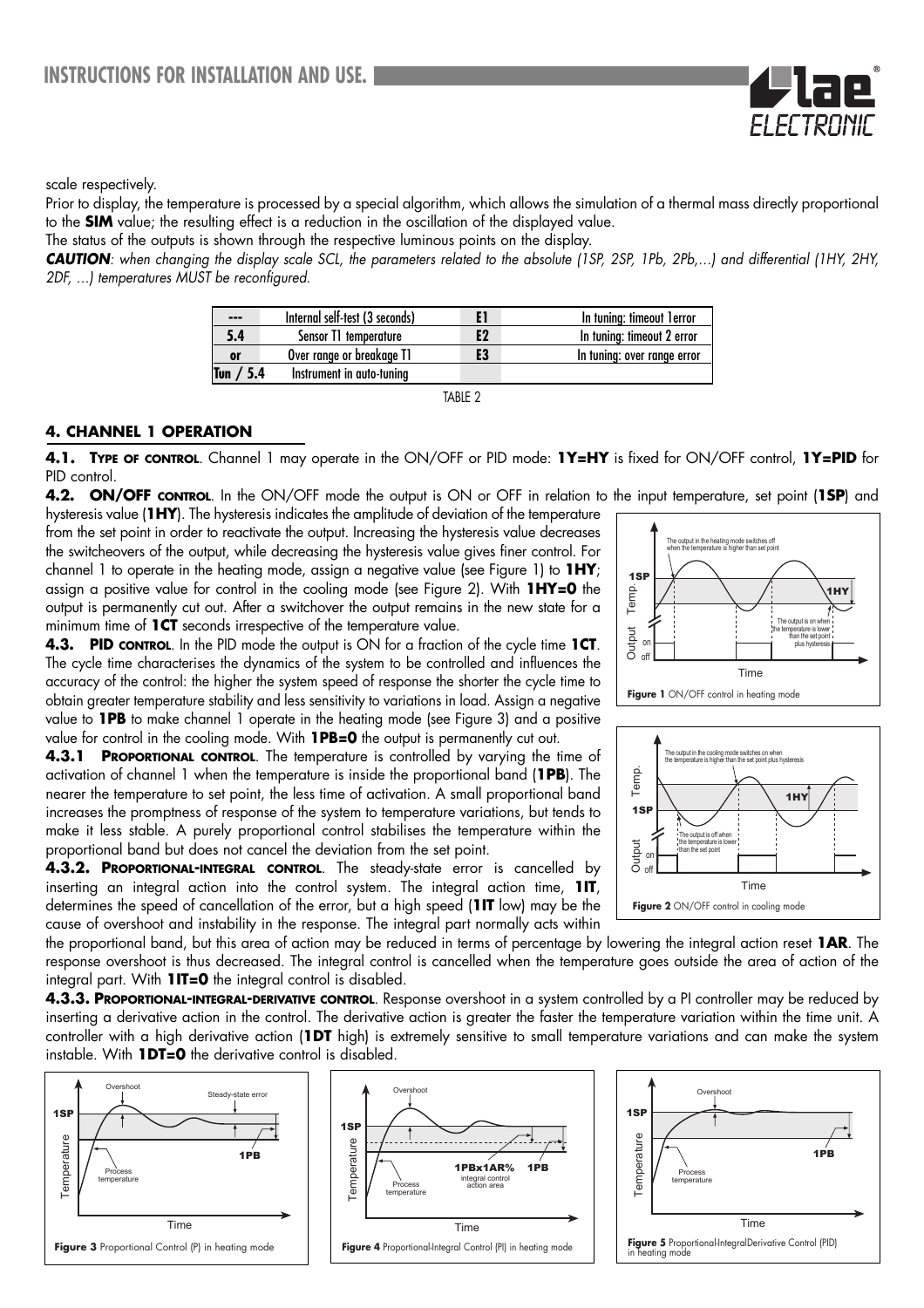

*CAUTION: when programming the hysteresis 1HY or the proportional band 1PB, it is advisable to consider the number of switchovers that the relay will carry out and, if necessary, adapt the cycle time in order to limit the frequency of switcheover.*

### **5. CHANNEL 2 OPERATION**

**5.1. CHANNEL 2 SET POINT**. The channel 2 set point may be fixed in an absolute way (**2CM=ABS**), or a relative way in relation to set point 1 (**2CM=REL**). If **2CM=ABS** set point 2 is expressed with the parameter 2SP; if 2CM=REL set point 2 is expressed with the parameter **2DF**. *Example 1: 2CM=ABS, 2SP=-12.5: set point2 = 2SP=-12.5.* 

*Example 2: 2CM=REL, 1SP=-10.0, 2DF=3.5: set point2 = 1SP+2DF=-6.5.* 

**5.2. MODE OF OPERATION**. Channel 2 may be independent in relation to channel 1 (**2OM=FRE**), or linked to channel 1 (**2OM=BND**). In this last case the values that may be assigned to **2SP** and **2DF** depend on the mode of operation of channel 2, as given in the following examples.

*Example 1: channel 1 in heating mode (1HY<0 or 1PB<0), channel 2 in cooling mode (2HY>0 or 2PB>0); with linked outputs (2OM=BND) and set point 2 expressed in the absolute mode (***2CM=ABS***), a control is obtained with variable neutral zone by regulating 2SP between 1SP and SPH. Changing 1SP changes the amplitude of the neutral zone. E.g.: 1Y=HY, 1SP=20°C, 1HY=-02°C; 2Y=HY, 2SP=24°C, 2HY=03°C: channel 1 Off at +20°C, On at 18°C; channel 2 Off at 24°C, On at 27°C; the minimum value that may be assigned to 2SP is 20°equal to 1SP. The neutral zone within which both outputs are off is between 20°C and 24°C inclusive.*

*Example 2: channel 1 in heating mode (1HY<0 or 1PB<0), channel 2 in cooling mode (2HY>0, or 2PB>0); with linked outputs (2OM=BND) and set point 2 expressed in the relative mode in relation to set point 1 (2CM=REL), a control is obtained with fixed neutral area by assigning positive values to 2DF. Upon changing 1SP the amplitude of the neutral zone remains constant and is equal to 2DF. E.g.: 1Y=HY, 1SP=20°C, 1HY=-02°C, 2Y=HY, 2DF=4°C, 2HY=03°C: channel 1 Off at +20°C, On at 18°C; channel 2 Off at 24°C (=1SP+2DF), On at 27°C. The neutral zone within which both outputs are off is between 20°C and 24°C inclusive and has an amplitude of 4°C equal to the value of 2DF.*

*Example 3: channel 1 and channel 2 in heating mode (1HY<0 or 1PB<0 and 2HY<0 or 2PB<0); with linked outputs (2OM=BND) and set point 2 expressed in the absolute mode (2CM=ABS), a two-step control is obtained by regulating 2SP between SPL and 1SP. Changing 1SP changes the difference between the two steps. E.g. 1Y=HY, 1SP=150°C, 1HY=-10°C, 2Y=HY, 2SP=100°C, 2HY=-5°C: channel 1 Off at 150°C, On at 140°C; channel 2 Off at 100°C, On at 95°C; the maximum value that may be assigned to 2SP is 150°C equal to 1SP.*

*Example 4: channel 1 and channel 2 in heating mode (1HY<0 or 1PB<0 and 2HY<0 or 2PB<0); with linked outputs (2OM=BND) and set point 2 expressed in the relative mode in relation to set point 1 (2CM=REL), a two-step control is obtained by assigning negative values to 2DF. Upon changing 1SP the distance between the two steps remains constant and is equal to 2DF. E.g. 1Y=HY, 1SP=150°C, 1HY=-10°C, 2Y=HY, 2DF=-50°C, 2HY=-5°C: channel 1 Off at +150°C, On at 140°C; channel 2 Off at 100°C (=1SP+2DF), On at 95°C.* 

**5.3. TYPE OF CONTROL**. Channel 2 can operate in the ON/OFF mode, PID mode or as alarm output: **2Y=HY** is fixed for ON/OFF control, **2Y=PID** for PID control and **2Y=ALR** to set the alarm output.

**5.4. ON/OFF CONTROL**. In the ON/OFF mode the output is ON or OFF according to the input temperature, differential/set point (**2SP/2DF**) and the hysteresis value (**2HY**). The hysteresis indicates the amplitude of deviation of the temperature from the set point

in order to reactivate the output. Increasing the hysteresis value decreases the switchover of the output, while decreasing the hysteresis value gives finer control. For channel 2 to operate in the heating mode, assign a negative value to **2HY** (see Figure 1); assign a positive value for control in the cooling mode (see Figure 2). With **2HY=0** the output is permanently cut out. After a changeover the output remains in the new state for a minimum time of **2CT** seconds irrespective of the temperature value.

**5.5. PID CONTROL**. In the PID mode the output is ON for a fraction of the cycle time **2CT**. The cycle time characterises the dynamics of the system to be controlled and influences the accuracy of the control: the higher the system speed of response the shorter the cycle time to obtain greater temperature stability and less sensitivity to variations in load. Assign a negative value to **2PB** to make channel 2 operate in the heating mode and a positive value for control in the cooling mode. With **2PB=0** the output is permanently cut out.

**5.5.1.** For the characteristics of the proportional (P), proportional-integral (PI), proportional-integral-derivative (PID) control, refer to points 4.3.1. , 4.3.2. , 4.3.3. replacing the parameters related to channel 1 with the corresponding ones for channel 2. **5.6. CHANNEL 2 IN ALARM**. A high temperature alarm may be set in this mode by assigning a negative value (see Figure 6) to **2HY** and a low temperature alarm by assigning a positive value (see Figure 7) to **2HY**. The hysteresis indicates the amplitude of the deviation of the temperature from the set point in order to deactivate the alarm. To fix the alarm threshold, see 5.1.

**5.7. MALFUNCTIONING**. Following a sensor malfunction,  $\boxed{\circ}$  appears on the display and



ELECTRONIL

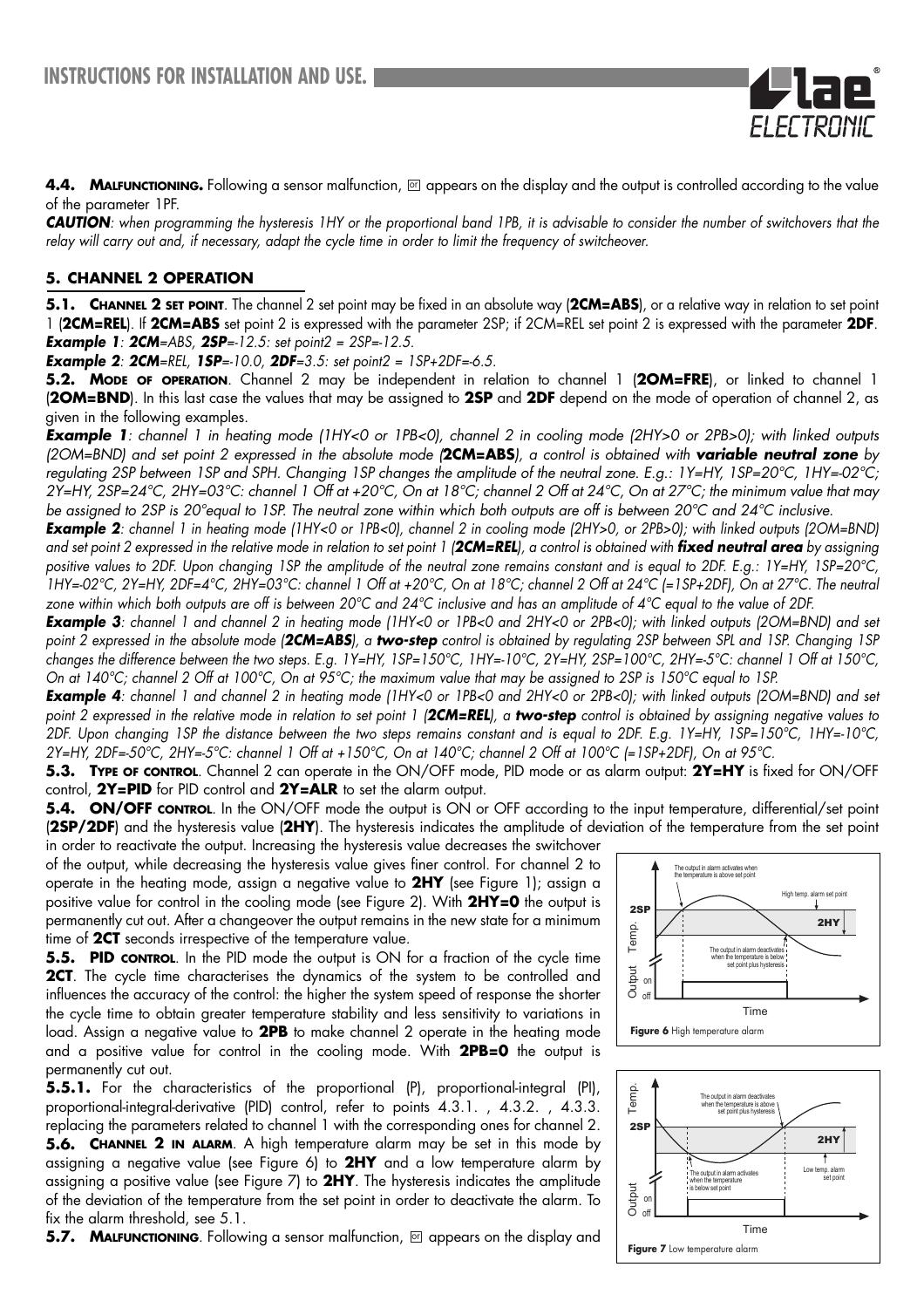

the output is controlled according to the value of the parameter **2PF**.

*CAUTION: when programming the hysteresis 2HY or the proportional band 2PB, it is advisable to consider the number of switchovers that the* relay will carry out and, if necessary, adapt the cycle time in order to limit the frequency of switchover.

# **6. AUTO-TUNING**

**6.1. BEFORE STARTING**. Before starting the auto-tuning procedure, ensure that the output has been set with PID control, the proportional band has the sign corresponding to the required mode of operation (heating/cooling) and that the set point has been fixed at the required value. The auto-tuning procedure is divided into two parts. In the first part, the operator has to characterise the process to be controlled by fixing the cycle time. In the second, the controller acquires the responses of the system to certain stresses for efficient adaptation of the control parameters.

**6.2. STARTING THE FUNCTION**. To access the auto-tuning function, keep the keys  $A \rightharpoonup B$  pressed for 3 seconds. If channel 1 is in the PID mode (1Y=PID), 1CT starts to blink on the display, otherwise 2CT blinks. Using  $\triangleq$  or  $\Box$ , select the cycle time for the channel of which the parameters are to be tuned. Press is to confirm selection of the channel; the current parameter value is displayed simultaneously. Using  $\mathbb{F}_+ \triangleq$  or  $\mathbb{F}$ , change the cycle time to characterise the dynamics of the process to be controlled. In this first phase the auto-tuning function may be quit by pressing key  $\boxdot$ . The acquisition phase starts upon pressing the keys  $\blacksquare + \blacksquare$  or after 30 seconds without touching the keyboard.

**6.3. Acquisition of responses**. The keyboard is disabled throughout the whole acquisition phase, while <u>twol</u> and the measured temperature value appear alternately on the display. If there is a power failure during this phase, the next time the instrument is switched on, after the initial internal self-test phase, it continues the auto-tuning function of the selected channel.

Upon successful completion of auto-tuning, the controller updates the value of the control parameters and starts to control.

- **6.4. ERRORS**. If the auto-tuning procedure is unsuccessful, an indication of the error that has caused the failure blinks on the display:  $\boxdot$  timeout error 1: the controller has not succeeded in bringing the system temperature within the proportional band. Temporarily increase the set point with control in the heating mode and vice versa in the cooling mode, then restart the procedure.
- $\boxdot$  timeout error 2: the auto-tuning procedure has not finished within the maximum set time (1000 cycle times). Restart the auto-tuning procedure and set a higher cycle time.
- $\boxdot$  temperature over range: after having checked that the error has not been caused by a sensor malfunction, temporarily decrease the set point with control in the heating mode and vice versa in the cooling mode and then restart the procedure.
- To erase the error indication and return to the normal mode, press the key  $\mathbb{Z}$ .
- **6.5. CONTROL IMPROVEMENT**. If the resulting control is unsatisfactory, proceed as follows:
- to reduce overshoot, decrease the integral action reset **1Ar** (2Ar);
- to increase the response speed of the system, decrease the proportional band **1Pb** (2Pb); caution: doing this makes the system less stable; to reduce swings in steady-state temperature, increase the integral action time **1It** (2It); system stability is thus increased, although its response speed is decreased;
- to increase the speed of response to the variations in temperature, increase the derivative action time **1Dt** (2Dt); caution: a high value makes the system sensitive to small variations and may be a source of instability.

*CAUTION: during the auto-tuning procedure the temperature oscillates near the set point; it is therefore advisable to remove products to be controlled within severe specifications.* 

### **7. RECALIBRATION**

If it is necessary to recalibrate the instrument, for example following replacement of a sensor, proceed as follows: have a precision reference thermometer or a calibrator to hand; ensure that the offset **OS1** and the simulation **SIM** are set to 00; select the display scale which is to be recalibrated. Switch the controller off then on again. During the internal self-test phase, press the keys  $\boxtimes$  + $\blacksquare$ . With the recalibration function activated, select the value to be changed using  $\Box$  or  $\Box$  : **0Ad** allows a calibration of 0, inserting a constant correction over the whole scale of measurement. **SAd** allows a calibration of the top part of the measurement scale with a proportional correction between the calibration point and 0. After having selected the required parameter, press  $\blacksquare$  to display the value and use  $E + \Delta$  or  $\Box$  to make the read value coincide with the value measured by the reference instrument (ensure that the temperature is stable). Exit from calibration by pressing the key  $\boxtimes$ .

### **8. SERIAL COMMUNICATION**

LTW12 is provided with a serial port for connection with a PC or a programmer. In the first case it is important to assign a different value to the **ADR** parameter for each linked unit (peripheral address); in the case of automatic programming, ADR should remain at 1.

### **WARRANTY**

LAE electronic Srl guarantees its products against defects due to faulty materials or workmanship for one (1) year from the date of manufacture shown on the container. The Company shall only repair or replace products which are shown to be defective to the satisfaction of its own technical services. The Company shall not be under any liability and gives no warranty in the event of defects due to exceptional conditions of use, misuse or tampering.

All carriage expenses for returning the product to the manufacturer, after having obtained the latter's permission, and for any return to the buyer shall be paid by the buyer.